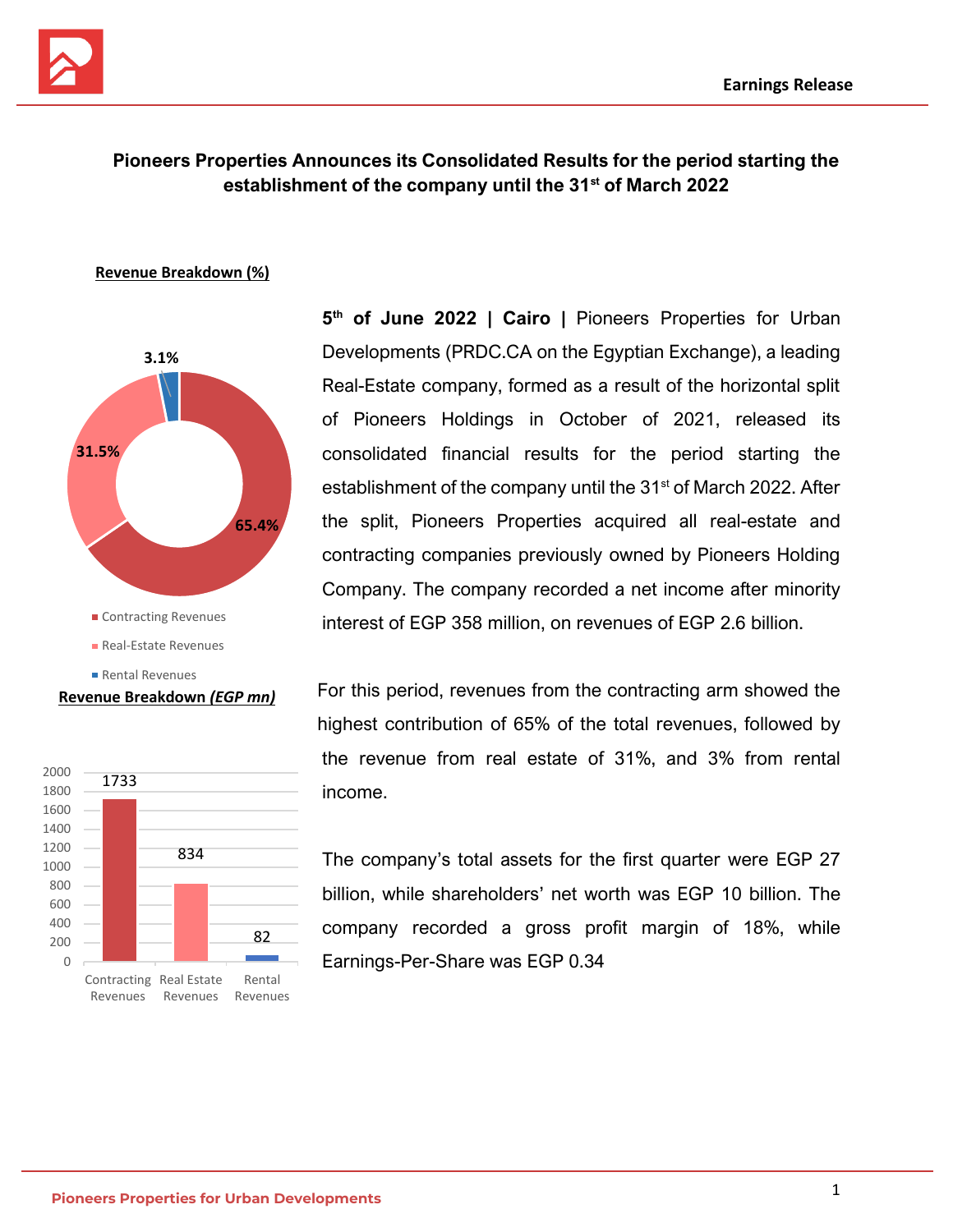

### **Note from the CEO – Mr. Waleed Zaki**

Pioneers Properties for Real-Estate Development (PREDCO) has quickly established itself as a market leader in the real-estate sector, as we continue to create and deliver fully integrated and sustainable communities. Our constructions are assured to meet the greatest quality and safety requirements, with prime locations in East Cairo, West Cairo, North Coast, and the Red Sea.

Amid worldwide crises, we have made decent sales across our projects in the first quarter of the year, our contracted sales reached EGP 2.36 billion. Although the real estate industry was impacted, we had set precautionary measures to mitigate against any economic turmoil. We implemented new pricing strategies and different installment plans to account for rising commodity prices while maintaining client satisfaction.

Our large-scale project, Stone Residence with approximately 4000 units, was able to hedge against inflationary pressures due to its ready-to-move inventory, making it clients' top choice. On a separate note, we successfully delivered over 50% of stone residence and working on delivering the remaining units during this year.

As we enter into the warmer months, we anticipate good sales since there is a demand for first and second homes. We have witnessed a remarkable rise in sales since the launch of The Brooks, our most recent project, as it caters to people's current demands of reasonable prices and a good location.

Our Contracting subsidiaries specialize in the construction of megaprojects all around Egypt, with a total backlog that exceeds EGP 6.5 billion. This segment has contributed to a big part of our revenue, as a result of the infrastructure-related projects it takes up.

Our goal is to build projects that fulfill the needs of clients while adapting to changes in the global and local markets. In the long run, we anticipate a fast-growing real demand for real estate, as the Egyptian market is solid.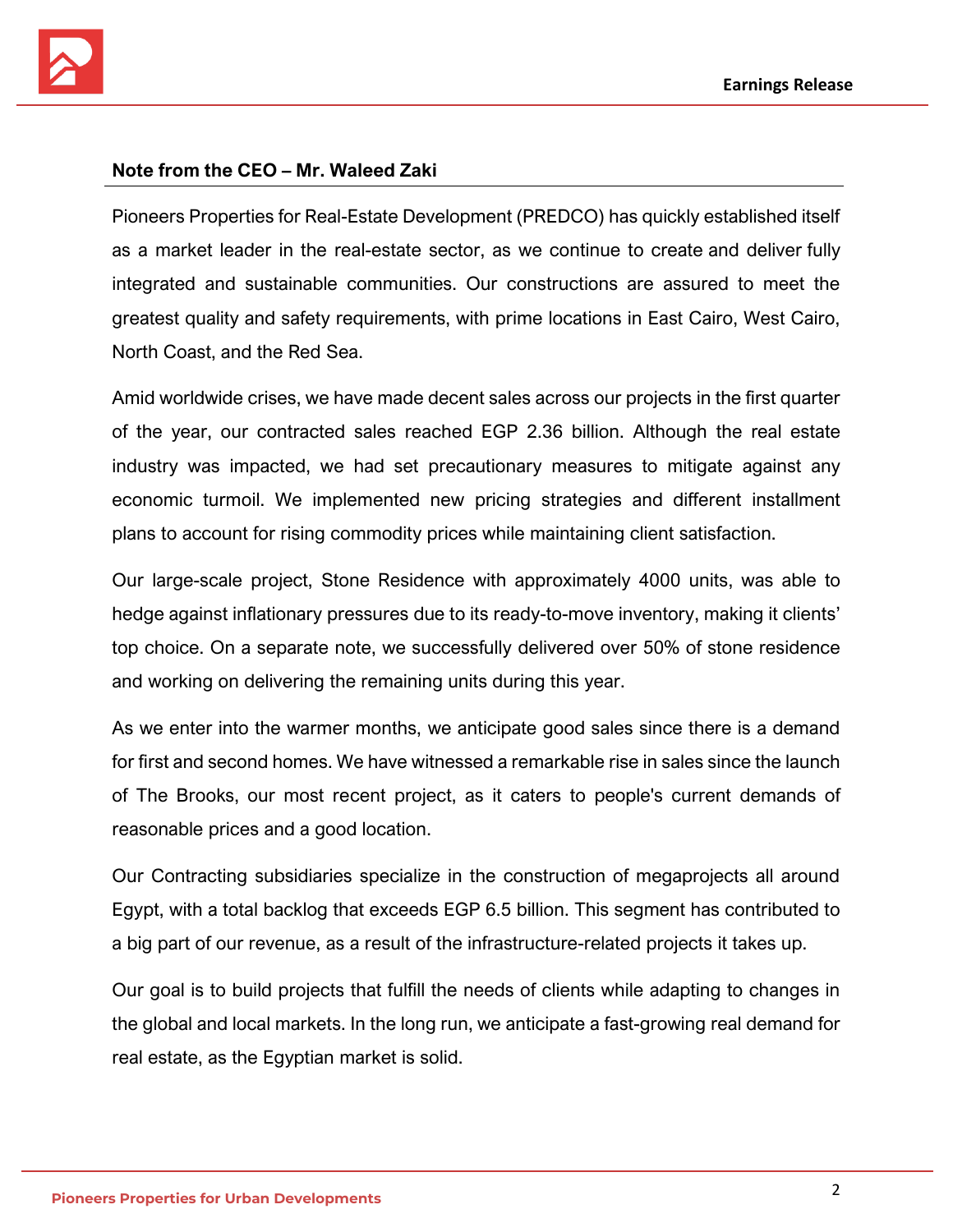

# **Key Subsidiaries Financial Highlights**

| <b>Listed Companies</b>         | <b>Income Statement</b><br>Q1 2022 |         | Q1 2021 |
|---------------------------------|------------------------------------|---------|---------|
|                                 | <i>(EGP 000')</i>                  |         |         |
| <b>Giza General Contracting</b> | <b>Sales</b>                       | 363,726 | 288,267 |
| (GGCC)                          | <b>Gross Profit</b>                | 49,169  | 28,982  |
|                                 | <b>Gross Profit Margin</b>         | 14%     | 10%     |
|                                 | <b>EBITDA</b>                      | 40,622  | 22,710  |
|                                 | <b>EBITDA Margin</b>               | 11%     | 8%      |
|                                 | Net Profit                         | 23,103  | 22,293  |
|                                 | <b>Net Profit Margin</b>           | 6%      | 8%      |
| Cairo for Housing &             | <b>Sales</b>                       | 523,786 | 387,997 |
| Development                     | <b>Gross Profit</b>                | 92,687  | 66,867  |
| (ELKA)                          | Gross Profit Margin                | 18%     | 17%     |
|                                 | <b>EBITDA</b>                      | 66,048  | 65,044  |
|                                 | <b>EBITDA Margin</b>               | 12.6%   | 16.7%   |
|                                 | <b>Net Profit</b>                  | 25,057  | 8,269   |
|                                 | Net Profit Margin                  | 5%      | 2%      |
| <b>El Saeed General</b>         | <b>Sales</b>                       | 487,646 | 317,841 |
| Contracting                     | <b>Gross Profit</b>                | 63,649  | 48,253  |
| (UEGC)                          | <b>Gross Profit Margin</b>         | 13%     | 15%     |
|                                 | <b>EBITDA</b>                      | 42,713  | 41,959  |
|                                 | <b>EBITDA Margin</b>               | 9%      | 13%     |
|                                 | Net Profit                         | 35,872  | 34,172  |
|                                 | <b>Net Profit Margin</b>           | 7%      | 11%     |